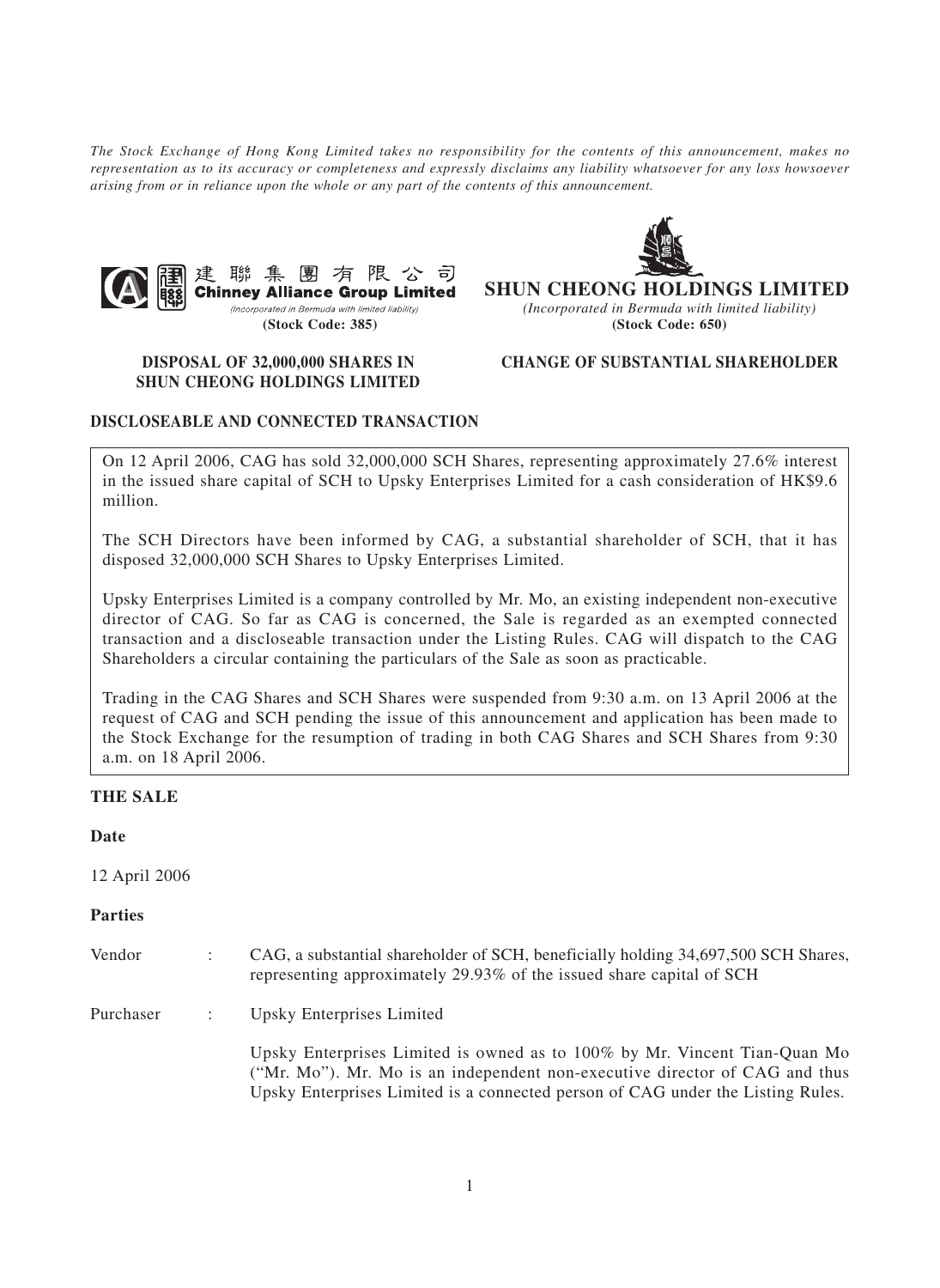# **Consideration**

The Consideration of HK\$9.6 million under the Sale was arrived at by the CAG Board after arm's length negotiation with the Purchaser, after considering the loss making track record of the Remaining SCH Group and the historical share price performance of SCH.

The Consideration is equivalent to HK\$0.30 per SCH Share under the Sale (the "Sale Price") which represents a discount of 1.6% to the closing SCH Share price of HK\$0.305 as at 12 April 2006, being the day prior to trading suspension of the SCH Shares pending the release of this announcement (the "Presuspension Date"). The Sale Price also represents a discount of 3.5% to the 20-day average closing SCH Share price of HK\$0.311 ending on the Pre-suspension Date.

As at the date of this announcement, the Consideration has been fully received by CAG.

#### **Reasons for and benefits to CAG from the Sale**

Following the disposal of the building related contracting business in March 2006, details of which were set out in the circular of SCH dated 10 March 2006 (the "SCH Circular"), SCH Group is principally engaged in building related maintenance services that involve the maintenance of electrical equipment, water pump and fire services equipment, air-conditioning systems as well as plumbing and drainage systems in buildings.

According to the SCH Circular, assuming the disposal of the building related contracting business mentioned above had been completed on 1 April 2004, the pro forma unaudited loss of the Remaining SCH Group for the year ended 31 March 2005 would have been approximately HK\$44.5 million. Of this amount, approximately HK\$31.2 million were due to the pro forma losses on disposal of the contracting business by SCH whereas the balance was primarily attributable to operating losses of the building related maintenance services currently left with the Remaining SCH Group. The pro forma unaudited consolidated net assets of the Remaining SCH Group as at 30 September 2005 (being the latest published unaudited balance sheet), assuming the disposal of the building related contracting business mentioned above had been completed on 30 September 2005, amounted to approximately HK\$54.2 million.

Based on the carrying value of the SCH Shares under the Sale as included in the consolidated balance sheet of the CAG Group as at 31 December 2005, the Sale is expected to bring about a loss of approximately HK\$7.1 million for the CAG Group. Following the Sale, CAG continues to hold 2,697,500 SCH Shares, representing approximately 2.33% of the issued share capital of SCH.

The CAG Board is of the view that the Sale is beneficial to the CAG Group as it allows CAG to focus its resources on its existing businesses in the trading of plastics and chemicals, industrial products and equipment, electrical and mechanical engineering and related businesses.

The CAG Board also considers that the Sale was entered on normal commercial terms and is in the interests of CAG Shareholders as a whole.

## **Intended use of proceeds by CAG**

The CAG Board intends to use the net proceeds of approximately HK\$9.5 million from the Sale for working capital requirements.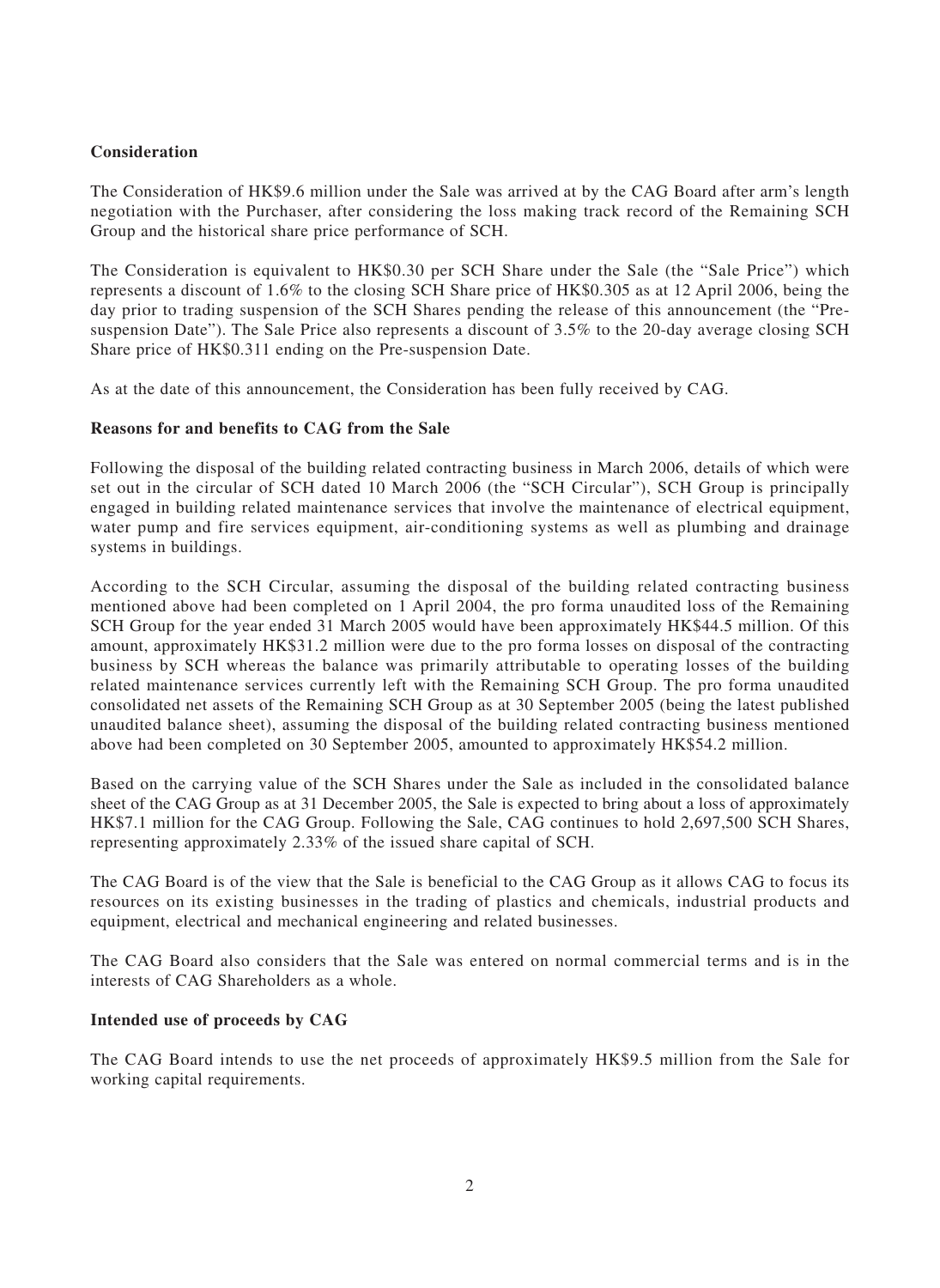# **Information on the Purchaser**

Upsky Enterprises Limited is a company incorporated in British Virgin Islands and is owned as to 100% by Mr. Mo.

Mr. Mo is currently an independent non-executive director of CAG and does not hold any SCH Share prior to the Sale. Mr. Mo is the director and chief executive officer of Soufun Holdings Limited, a company conducting real estate internet business in China. Mr. Mo has over ten years of experience in the provision of on-line information and analysis on the trading, leasing, financing and valuation of real estate properties. Mr. Mo holds a Bachelor's degree in Mechanical Engineering from South China University of Technology, a Master's degree in Economics and Management from Tsinghua University and a Master's degree in Economics from Indiana University, USA.

# **Information on CAG Group and SCH Group**

CAG Group is principally engaged in the trading of plastics and chemicals, industrial products and equipment, electrical and mechanical engineering and related businesses.

SCH Group is principally engaged in building related maintenance services that involve the maintenance of electrical equipment, water pump and fire services equipment, air-conditioning systems as well as plumbing and drainage systems in buildings.

# **Requirements of the Listing Rules**

Upsky Enterprises Limited is owned as to 100% by Mr. Mo (being an independent non-executive director of CAG) and thus Upsky Enterprises Limited is a connected person of CAG under the Listing Rule.

As each of the percentage ratios (other than the profit ratio) (as defined in Rule 14.07 of the Listing Rules) is less than 25% and the Consideration is less than HK\$10,000,000, the Sale constitutes an exempted connected transaction for CAG and is only subject to the reporting and announcement requirements in accordance with Rule 14A.32 of the Listing Rules. As the Sale constitutes a discloseable transaction for CAG under the Listing Rules, CAG will dispatch to the CAG Shareholders a circular containing the particulars of the Sale as soon as practicable.

## **Change of substantial shareholder of SCH**

The SCH Directors have been informed by CAG, a substantial shareholder of SCH, that it has disposed 32,000,000 SCH Shares to the Purchaser.

The Purchaser has indicated to the SCH Board that it intends to continue with the existing business of the SCH Group but will undertake a review of its business activities and assets with a view to enhance the profitability of the SCH Group.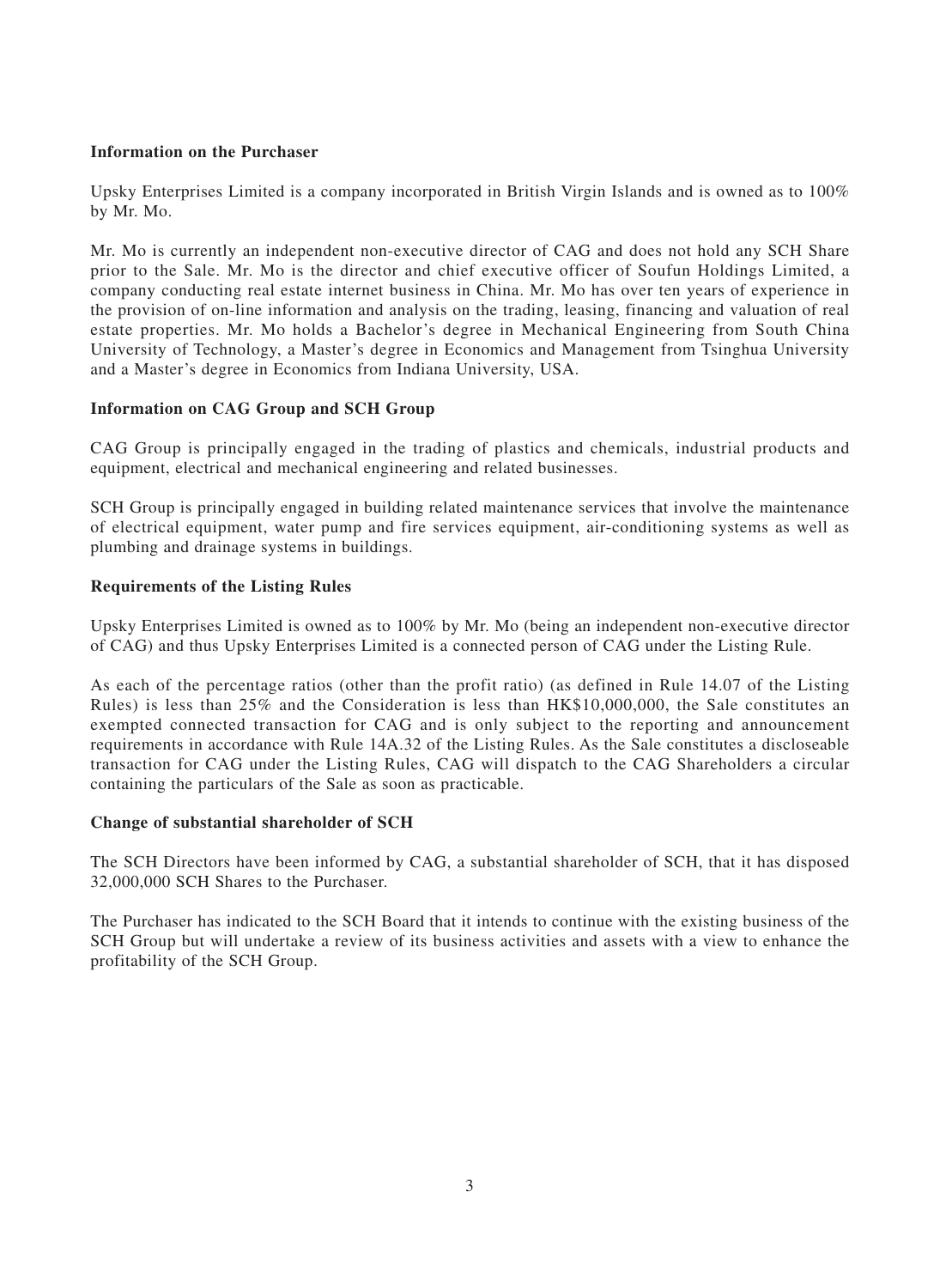Set out below is the change of shareholding structure of SCH, so far as the SCH Board is aware, immediately before and after the completion of the Sale:

| <b>Shareholder</b>               | <b>Shareholding</b><br>before the Sale |        | <b>Shareholding</b><br>after the Sale |        |
|----------------------------------|----------------------------------------|--------|---------------------------------------|--------|
|                                  | No. of Shares                          | $\%$   | No. of Shares                         | $\%$   |
| CAG                              | 34,697,500                             | 29.93  | 2,697,500                             | 2.33   |
| Zuric Yuen-Keung Chan            | 2,500,000                              | 2.16   | 2,500,000                             | 2.16   |
| Yiu Hong                         | 6,805,000                              | 5.87   | 6,805,000                             | 5.87   |
| Patrick Yu-Fai Au                | 88,500                                 | 0.08   | 88,500                                | 0.08   |
| Upsky Enterprises Limited (Note) |                                        |        | 32,000,000                            | 27.60  |
| Public                           | 71,839,400                             | 61.96  | 71,839,400                            | 61.96  |
|                                  | 115,930,400                            | 100.00 | 115,930,400                           | 100.00 |

*Note:* Upsky Enterprises Limited is owned as to 100% by Mr. Mo.

Following the Sale, the aggregate shareholding percentage of CAG and Upsky Enterprises Limited (and parties acting in concert with it) in SCH remains at 29.93%.

#### **General**

Trading in the CAG Shares and SCH Shares were suspended from 9:30 a.m. on 13 April 2006 at the request of CAG and SCH pending the issue of this announcement and application has been made to the Stock Exchange for the resumption of trading in both CAG Shares and SCH Shares from 9:30 a.m. on 18 April 2006.

As at the date of this announcement, the SCH Directors and CAG Directors are:

#### **CAG:**

**Executive Directors: Non-executive Director:** Dr. James Sai-Wing Wong *(Chairman)* Mr. Herman Man-Hei Fung Mr. Stephen Sek-Kee Yu<br>Mr. Frank Kwok-Kit Chu

#### **SCH:**

Mr. Zuric Yuen-Keung Chan *(Chairman)* Dr. Chok-Ki Chan Mr. Yiu Hong Mr. Edmund Hin-Kwan Ho Mr. Stephen Sek-Kee Yu Mr. David Hon-To Yu Mr. Patrick Yu-Fai Au

**Independent Non-executive Directors:** Mr. William Gage McAfee Mr. David Chung-Shing Wu Mr. Vincent Tian-Quan Mo

**Executive Directors: Independent Non-executive Directors:**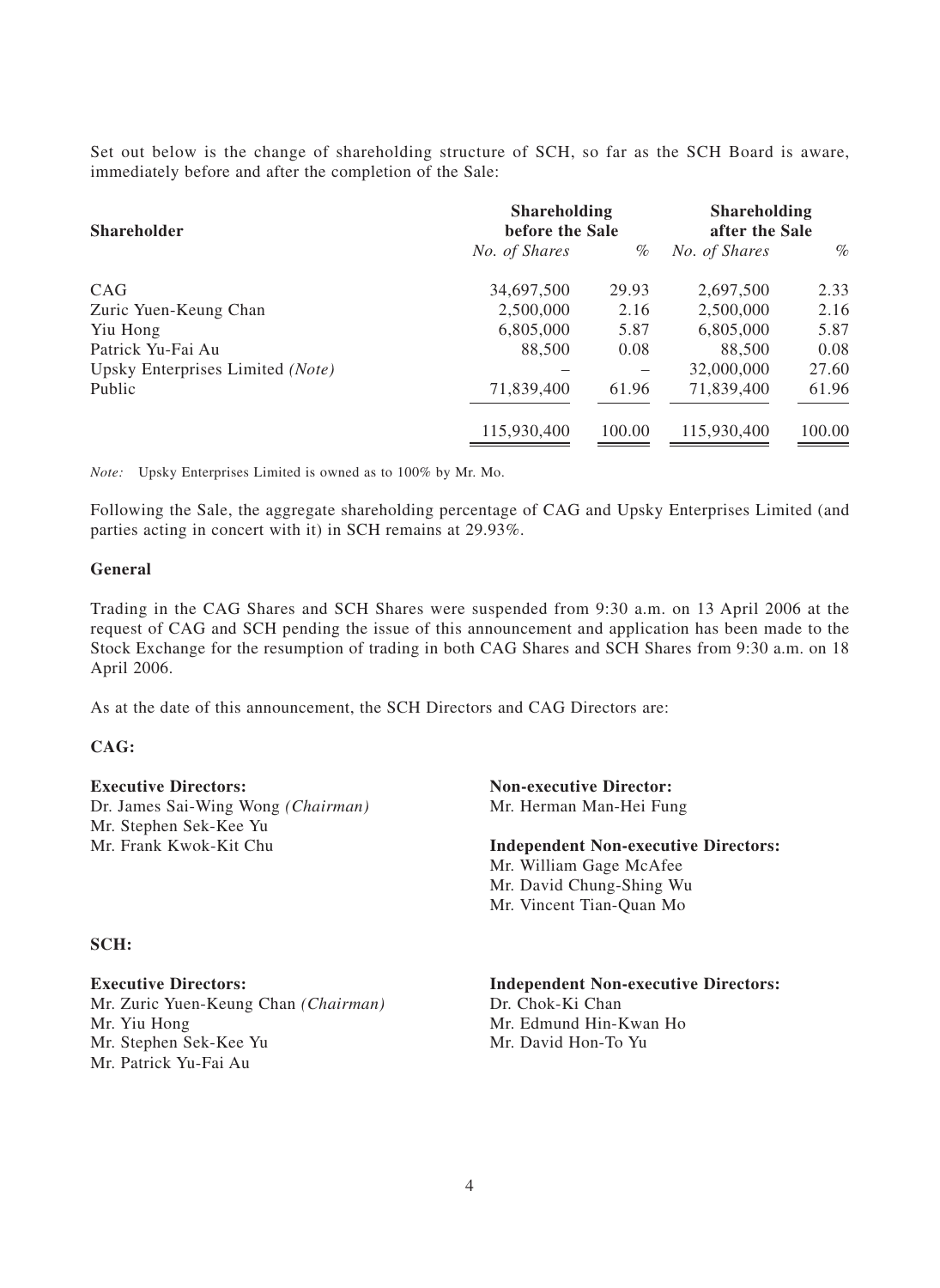# **DEFINITIONS**

Unless the context otherwise requires, the following terms shall have the meanings set out below:

| "CAG"                 | Chinney Alliance Group Limited, a company incorporated in Bermuda<br>with limited liability, the shares of which are listed on the Main Board<br>of the Stock Exchange (Stock Code: 385)                                                                               |
|-----------------------|------------------------------------------------------------------------------------------------------------------------------------------------------------------------------------------------------------------------------------------------------------------------|
| "CAG Board"           | the board of CAG Directors                                                                                                                                                                                                                                             |
| "CAG Director(s)"     | the director(s) of $CAG$                                                                                                                                                                                                                                               |
| "CAG Group"           | CAG and its subsidiaries                                                                                                                                                                                                                                               |
| "CAG Shareholder(s)"  | holder(s) of CAG Shares                                                                                                                                                                                                                                                |
| "CAG Shares"          | share(s) of $HK$0.25$ each in the capital of CAG                                                                                                                                                                                                                       |
| "Completion"          | the completion of the Sale                                                                                                                                                                                                                                             |
| "connected person(s)" | has the meaning ascribed thereto under the Listing Rules                                                                                                                                                                                                               |
| "Consideration"       | the consideration of HK\$9.6 million under the Sale                                                                                                                                                                                                                    |
| "Listing Rules"       | the Rules Governing the Listing of Securities on the Stock Exchange                                                                                                                                                                                                    |
| "Purchaser"           | Upsky Enterprises Limited, a company incorporated in British Virgin<br>Islands with limited liability                                                                                                                                                                  |
| "Remaining SCH Group" | the remaining SCH Group after the disposal of the entire issued share<br>capital of Shun Cheong Investments Limited to Chinney Alliance Trading<br>(BVI) Limited, a wholly-owned subsidiary of CAG, pursuant to a sale<br>and purchase agreement dated 26 January 2006 |
| "Sale"                | the sale of 32,000,000 SCH Shares by CAG to the Purchaser                                                                                                                                                                                                              |
| "SCH"                 | Shun Cheong Holdings Limited, a company incorporated in Bermuda<br>with limited liability, the shares of which are listed on the Main Board<br>of the Stock Exchange (Stock Code: 650)                                                                                 |
| "SCH Board"           | the board of SCH Directors                                                                                                                                                                                                                                             |
| "SCH Director(s)"     | the director(s) of $SCH$                                                                                                                                                                                                                                               |
| "SCH Group"           | SCH and its subsidiaries                                                                                                                                                                                                                                               |
| "SCH Shareholder(s)"  | holder(s) of SCH Shares                                                                                                                                                                                                                                                |
| "SCH Share(s)"        | share(s) of $HK$0.01$ each in the capital of SCH                                                                                                                                                                                                                       |